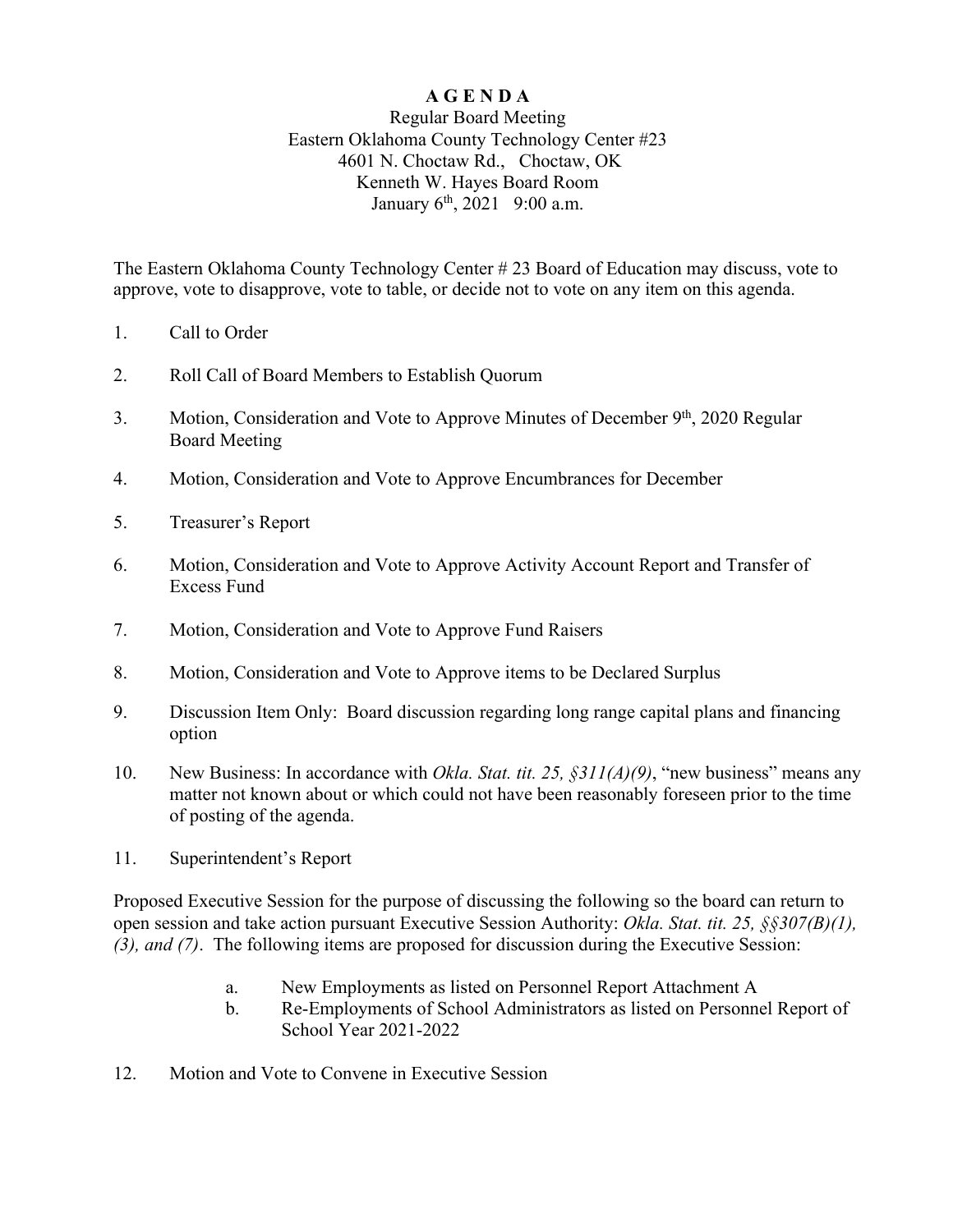Agenda January 6<sup>th</sup>, 2021 Page 2

- 13. Motion and Vote to Return to Open Session
- 14. Board President's Statement of Executive Session Minutes
- 15. Motion, Consideration and Vote to Approve or Not Approve the following Employment Actions:
	- a. New Employments as listed on Personnel Report Attachment A
	- b. Re-Employments of School Administrators as listed on Personnel Report of School Year 2021-2022
- 16. Board Comments
- 17. Motion and Vote to Adjourn

| Posted By:    |  |
|---------------|--|
| Date Posted:  |  |
| Time Posted:  |  |
| Place Posted: |  |
| Signed:       |  |

The next Regular meeting of the Board is:

**Wednesday, February 3rd, 2021 9:00 a.m. Kenneth W. Hayes Board Room**